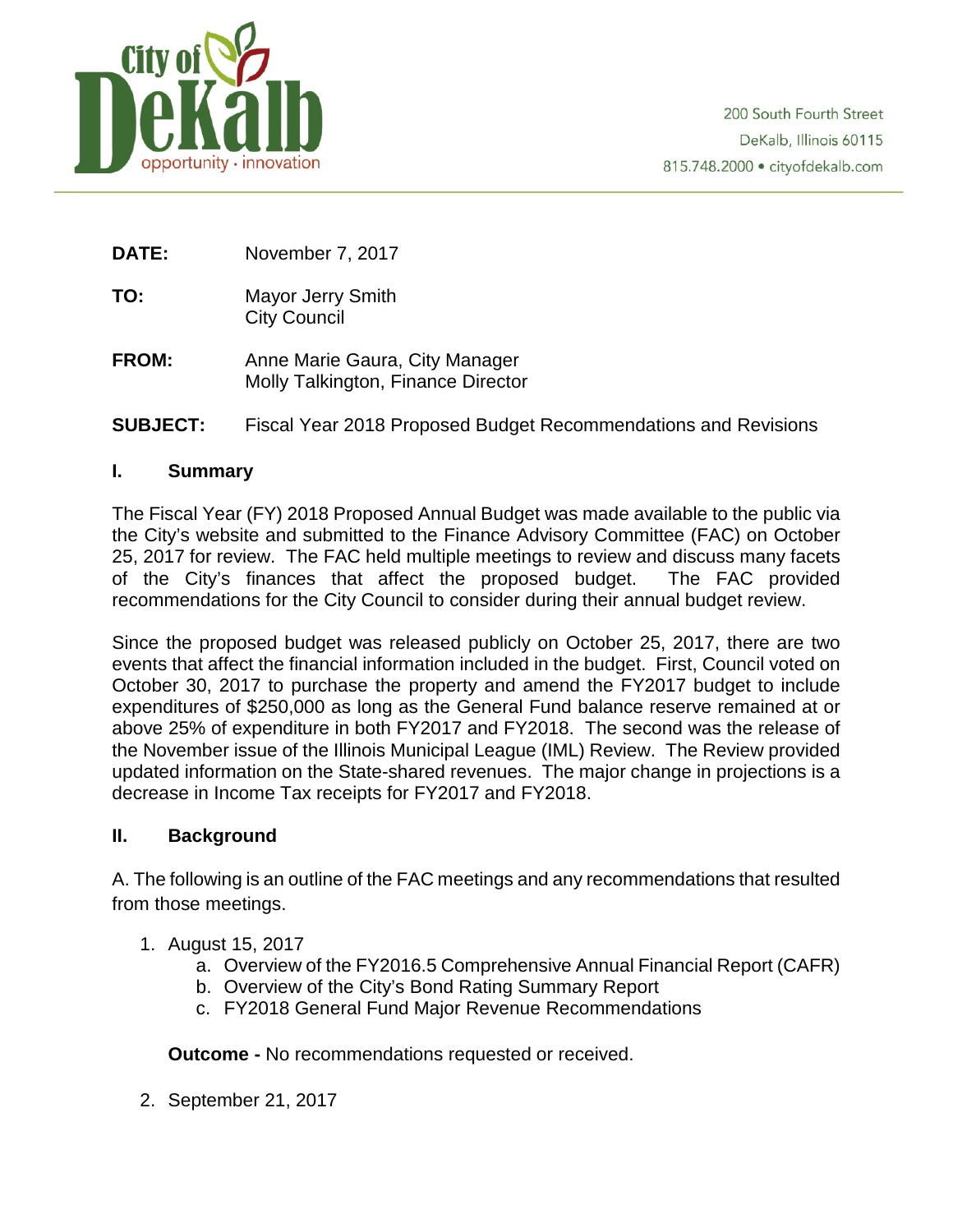- a. Police Pension and Fire Pension Actuarial Reports and Investment Return **Study**
- b. Five-Year Financial Plan
- c. Water Sales Transfer to Water Capital Fund

**Outcome –** Recommended inclusion of the Town of Normal as a university comparable in the Five-Year Financial Plan. (No vote taken)

- 3. October 5, 2017
	- a. Preliminary 2017 Levy and 2018 Collection of Taxes In and For the Corporate and Municipal Purposes of the City of DeKalb for the Fiscal Year 2018
	- b. 2018-2022 Five-Year Financial Plan

## **Outcome –**

- 1) Recommended that the 2017 Levy for Police Pension and Fire Pension will be at an investment return rate of 7.00%, or 0.50% lower than the current investment rate of return and fully fund through the property tax levy. All in favor. (4-0-2 vote)
- 2) Recommended support of the closure of the Peace Road Interchange Agreement. (4-0-2 vote)
- 4. October 17, 2017
	- a. Asset Management Plan Phase I (Streets & Fleet)
	- b. Tax Increment Financing (Interfund Transfers & New TIF)

### **Outcome –**

- 1) FAC failed to recommend support for a phase out of the Interfund Transfers into the General Fund. (0-5-1 vote)
- 2) Recommended support the creation of a new TIF. (4-0-2 vote)
- 5. October 30, 2017 & November 2, 2017
	- a. Review Fiscal Year 2018 Proposed Budget.

# **Outcome –**

- 1) Recommended having Income Tax Revenue from the State be adjusted for FY2017 and FY2018 projections to reflect the November 1, 2017 estimates from the Illinois Municipal League and any future fiscal years after FY2018 be adjusted to reflect these changes.
- 2) Recommended strongly committing to current and future budgets that strictly adhere to the minimum 25% General Fund balance per the City's adopted fund balance and endorses the fact that fund balances above the minimum are preferred.
- 3) Recommended continued support of the present practice with respect to the water system charges in terms of segregating the rate increase portion that is reserved for capital purposes and that regular updates are provided to the City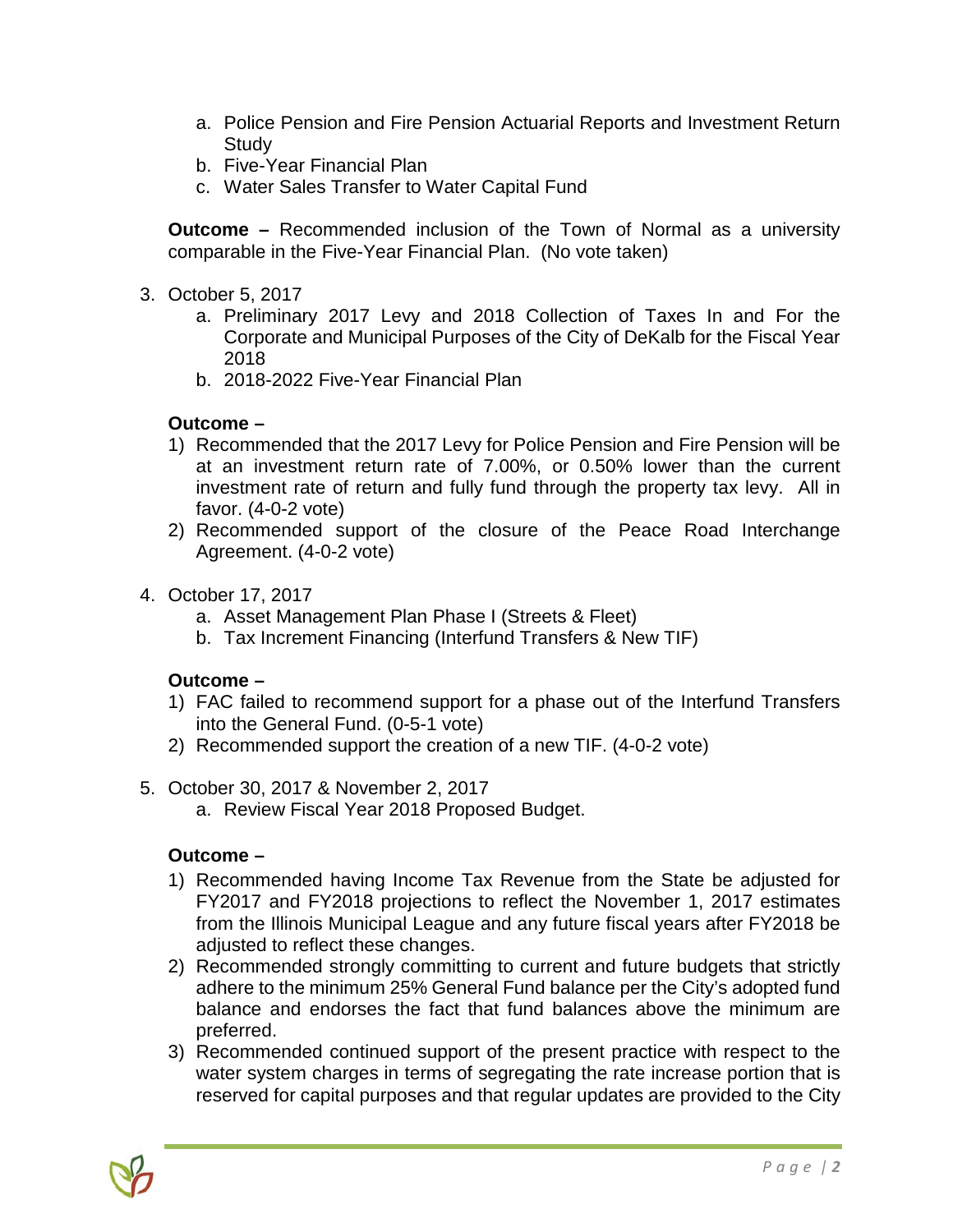Council and Finance Advisory Committee as to the capital balance of that account.

- 4) Recommended that revenues collected for capital purposes should be segregated for capital matters and are not diverted to operations.
- 5) Recommended no new debt be incurred by the City or on the City's behalf until a financially balanced Five-Year Financial Plan iteration is completed. (6-0-0 Omnibus Vote for # 1- 5)
- 6) Failed to recommend a 1.0% increase of the Home Rule Sales Tax to be split in accordance to the staff recommendation. (0-6-0 vote)
- 7) Recommended increasing the spending from the TIF funds on roads from \$500,000 to \$1 million with the difference to be made up by reducing what is spent on other capital projects within the TIF. (5-1-0 vote)
- 8) Recommended \$1.5 million in budget balancing measures. (4-2-0 vote) Note – There was lengthy discussion on this recommendation as to what the dollar amount should be. The three amounts discussed were \$1.5 million, \$1 million, and \$900,000.
- 9) Recommended to increase the Home Rule Sales Tax rate by 0.75% with a sixyear sunset date to be used solely for streets and fleet. (4-2-0 vote)
- 10) Recommended to increase the Home Rule Sales Tax rate by 0.25% to be used solely for three additional Police Officers in accordance to the proposed FY2018 budget and the remaining to be dedicated to capital. (4-2-0 vote)

B. Below are revisions to the FY2018 Proposed Budget as publically released on October 25, 2017 for actions and information received after the budget release.

- 1. On October 30, 2017, City Council held a Special Meeting to discuss the purchase of 912 Edgebrook. This property is a four-story apartment building that has sat vacant for a number of years, following its closure after a series of internal building code violations were discovered. Council voted to purchase the property and amend the FY2017 budget to include expenditures of \$250,000 as long as the General Fund balance remained at or above 25% of expenditures in both FY2017 and FY2018. The proposed budget on October 25, 2017 had the FY2017 General Fund balance at 28.6% or \$10.20 million. With this revision to the budget, the FY2017 General Fund balance reserve is lowered to 27.7% or \$9.95 million. As well, the FY2018 General Fund balance is revised by this purchase. The proposed budget on October 25, 2017 had the FY2018 General Fund balance at 26.2% or \$10.12 million. The revised FY2018 General Fund balance is 25.6% or \$9.87 million.
- 2. The Illinois Municipal League (IML) released updated State-shared revenue projections in their November 2017 Review magazine. The proposed budget on October 25, 2017 included revenue estimates for Income Tax for FY2017 of \$4.5 million and FY2018 of \$4.4 million. The reduction in Income Tax is really a question of what is happening when the revenues are collected at the State level before the municipal share is distributed. This is because the State currently has positive wage growth and low unemployment rates which should lead to higher